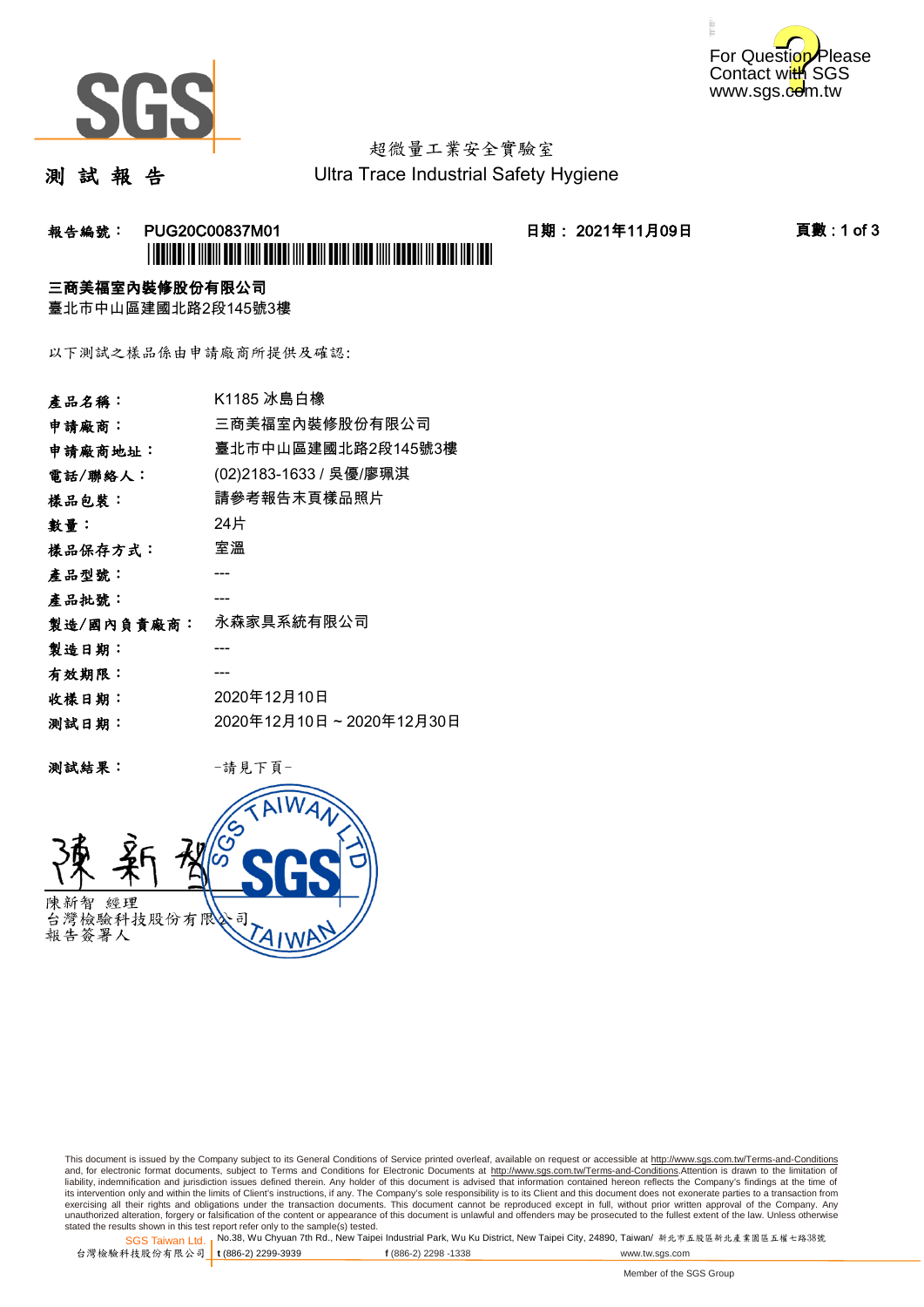

# 超微量工業安全實驗室

測 試 報 告

Ultra Trace Industrial Safety Hygiene

### 報告編號: PUG20C00837M01 日期: 2021年11月09日 頁數 : 2 of 3 \*PUGENTEEN TE INTENIE DEUR TOENE DEUR DIT DEUR DEUR TEIDE TOTT TEEDERING TOEDERING TEEDERING T

#### 三商美福室內裝修股份有限公司

臺北市中山區建國北路2段145號3樓

測試結果:

| 测試項目      | CAS NO.       | 测試方法                                                                  | 測試<br>結果 | 定量/偵測<br>極限 | 單位   |
|-----------|---------------|-----------------------------------------------------------------------|----------|-------------|------|
| 甲醛釋出量     | ---           | ---                                                                   |          | ---         | --   |
| 甲醛釋出量-平均值 | $50-00-0$     | 本測試參考國家標準106.11.29公布建議檢驗<br>方法-CNS2215粒片板中甲醛釋出量,以分光<br>光度計(UV/VIS)檢測。 | 0.129    | 0.0290      | mg/L |
| 甲醛釋出量-最大值 | $50 - 00 - 0$ |                                                                       | 0.129    | 0.0290      | mg/L |

備註:

1.測試報告僅就委託者之委託事項提供測試結果,不對產品合法性做判斷。

2.本測試報告之所有檢驗內容,均依委託事項執行檢驗,如有不實,願意承擔完全責任。

3. 本報告不得分離,分離使用無效。

4.若該測試項目屬於定量分析則以「定量極限」表示;若該測試項目屬於定性分析則以「偵測極限」表示。

5.低於定量極限/偵測極限之測定值以「N.D.」或「 陰性」表示。微生物測試低於定量極限以「<定量極限值」表示。

6.甲醛釋出量:

| 記號  | 甲醛釋出量平均值 | 甲醛釋出量最大值 |  |  |
|-----|----------|----------|--|--|
|     | $0.3$ 以下 | $0.4$ 以下 |  |  |
| ⊢ ∍ | $0.5$ 以下 | $0.7$ 以下 |  |  |
| ່າ  | $1.5$ 以下 | $2.1$ 以下 |  |  |

7.此份報告取代PUG20C00837報告(修改報告測試日期(原報告發行日期為2020年12月30日),2021/11/09)。

- END -

This document is issued by the Company subject to its General Conditions of Service printed overleaf, available on request or accessible at http://www.sgs.com.tw/Terms-and-Conditions and, for electronic format documents, subject to Terms and Conditions for Electronic Documents at http://www.sgs.com.tw/Terms-and-Conditions.Attention is drawn to the limitation of liability, indemnification and jurisdiction issues defined therein. Any holder of this document is advised that information contained hereon reflects the Company's findings at the time of<br>its intervention only and within t exercising all their rights and obligations under the transaction documents. This document cannot be reproduced except in full, without prior written approval of the Company. Any<br>unauthorized alteration, forgery or falsifi

SGS Taiwan Ltd. 1 stated the results shown in this test report refer only to the sample(s) tested.<br>Stated the results shown in this test report refer only to the sample(s) tested.

台灣檢驗科技股份有限公司

**t** (886-2) 2299-3939 **f** (886-2) 2298 -1338 www.tw.sgs.com